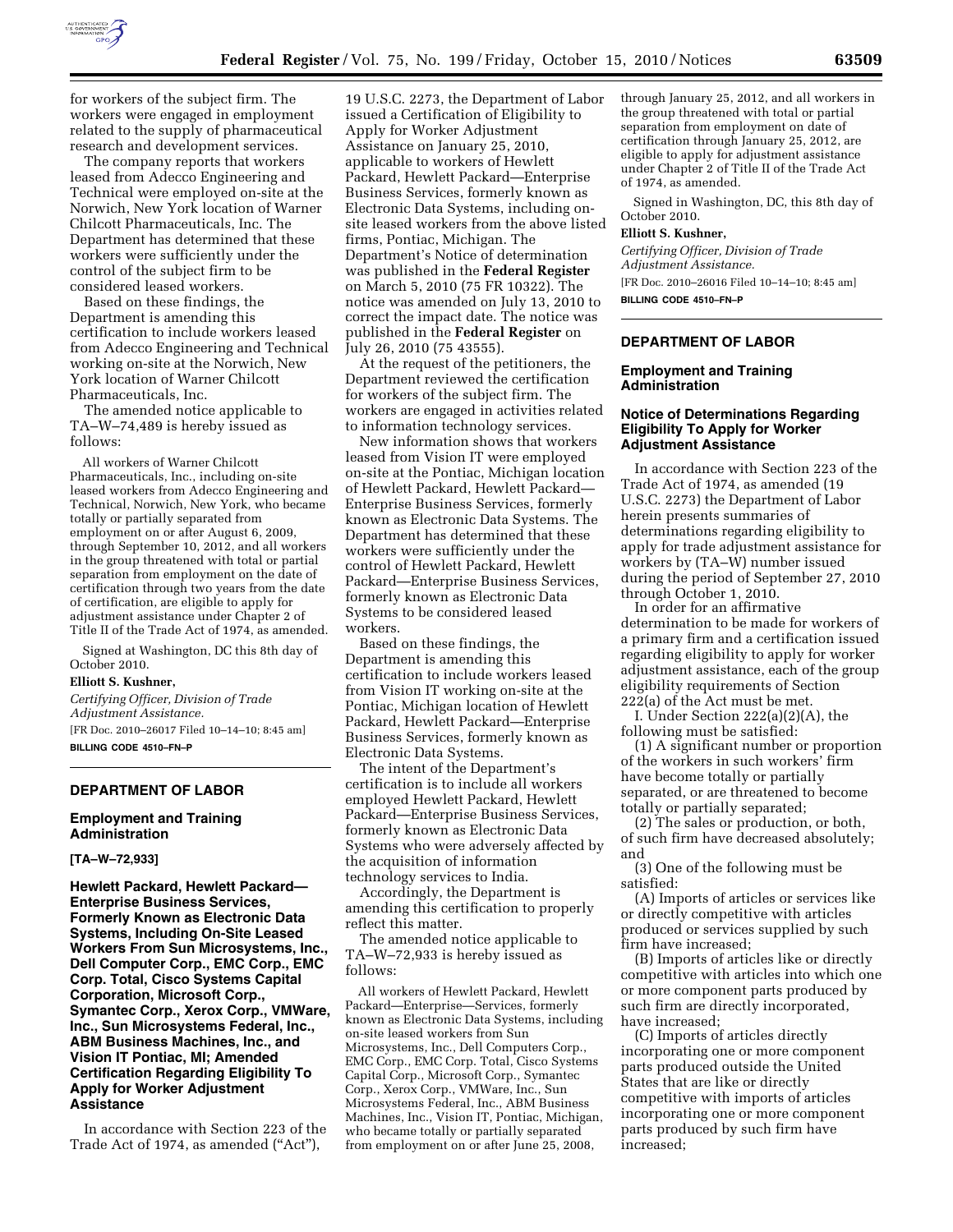(D) Imports of articles like or directly competitive with articles which are produced directly using services supplied by such firm, have increased; and

(4) The increase in imports contributed importantly to such workers' separation or threat of separation and to the decline in the sales or production of such firm; or

II. Section 222(a)(2)(B) all of the following must be satisfied:

(1) A significant number or proportion of the workers in such workers' firm have become totally or partially separated, or are threatened to become totally or partially separated;

(2) One of the following must be satisfied:

(A) There has been a shift by the workers' firm to a foreign country in the production of articles or supply of services like or directly competitive with those produced/supplied by the workers' firm;

(B) There has been an acquisition from a foreign country by the workers' firm of articles/services that are like or directly competitive with those produced/supplied by the workers' firm; and

(3) The shift/acquisition contributed importantly to the workers' separation or threat of separation.

In order for an affirmative determination to be made for adversely affected workers in public agencies and a certification issued regarding eligibility to apply for worker adjustment assistance, each of the group eligibility requirements of Section 222(b) of the Act must be met.

(1) A significant number or proportion of the workers in the public agency have become totally or partially separated, or are threatened to become totally or partially separated;

(2) The public agency has acquired from a foreign country services like or directly competitive with services which are supplied by such agency; and

(3) The acquisition of services contributed importantly to such workers' separation or threat of separation.

In order for an affirmative determination to be made for adversely affected secondary workers of a firm and a certification issued regarding eligibility to apply for worker adjustment assistance, each of the group eligibility requirements of Section 222(c) of the Act must be met.

(1) A significant number or proportion of the workers in the workers' firm have become totally or partially separated, or are threatened to become totally or partially separated;

(2) The workers' firm is a Supplier or Downstream Producer to a firm that employed a group of workers who received a certification of eligibility under Section 222(a) of the Act, and such supply or production is related to the article or service that was the basis for such certification; and

(3) either—

(A) The workers' firm is a supplier and the component parts it supplied to the firm described in paragraph (2) accounted for at least 20 percent of the production or sales of the workers' firm; or

(B) A loss of business by the workers' firm with the firm described in paragraph (2) contributed importantly to the workers' separation or threat of separation.

In order for an affirmative determination to be made for adversely affected workers in firms identified by the International Trade Commission and a certification issued regarding eligibility to apply for worker adjustment assistance, each of the group eligibility requirements of Section 222(f) of the Act must be met.

(1) The workers' firm is publicly identified by name by the International Trade Commission as a member of a

domestic industry in an investigation resulting in—

(A) An affirmative determination of serious injury or threat thereof under section 202(b)(1);

(B) An affirmative determination of market disruption or threat thereof under section 421(b)(1); or

(C) An affirmative final determination of material injury or threat thereof under section 705(b)(1)(A) or 735(b)(1)(A) of the Tariff Act of 1930 (19 U.S.C. 1671d(b)(1)(A) and 1673d(b)(1)(A));

(2) The petition is filed during the 1 year period beginning on the date on which—

(A) A summary of the report submitted to the President by the International Trade Commission under section 202(f)(1) with respect to the affirmative determination described in paragraph (1)(A) is published in the **Federal Register** under section 202(f)(3); or

(B) Notice of an affirmative determination described in subparagraph (1) is published in the **Federal Register**; and

(3) The workers have become totally or partially separated from the workers' firm within—

(A) The 1-year period described in paragraph (2); or

(B) Notwithstanding section 223(b)(1), the 1-year period preceding the 1-year period described in paragraph (2).

### **Affirmative Determinations for Worker Adjustment Assistance**

The following certifications have been issued. The date following the company name and location of each determination references the impact date for all workers of such determination.

The following certifications have been issued. The requirements of Section 222(a)(2)(A) (increased imports) of the Trade Act have been met.

| TA-W No. | Subject firm          | Location                      | Impact date |
|----------|-----------------------|-------------------------------|-------------|
|          | pensation Management. | Greene, NY    March 29, 2009. |             |

The following certifications have been issued. The requirements of Section  $222(a)(2)(B)$  (shift in production or services) of the Trade Act have been met.

| TA–W No. | Subject firm                                                                                                   | ∟ocation | Impact date    |
|----------|----------------------------------------------------------------------------------------------------------------|----------|----------------|
| 73.621   | Thermo Fisher Hamilton, Subsidiary of Thermo Fisher Scientific, Two Rivers, WI<br>Lab Works Stations Division. |          | March 2, 2009. |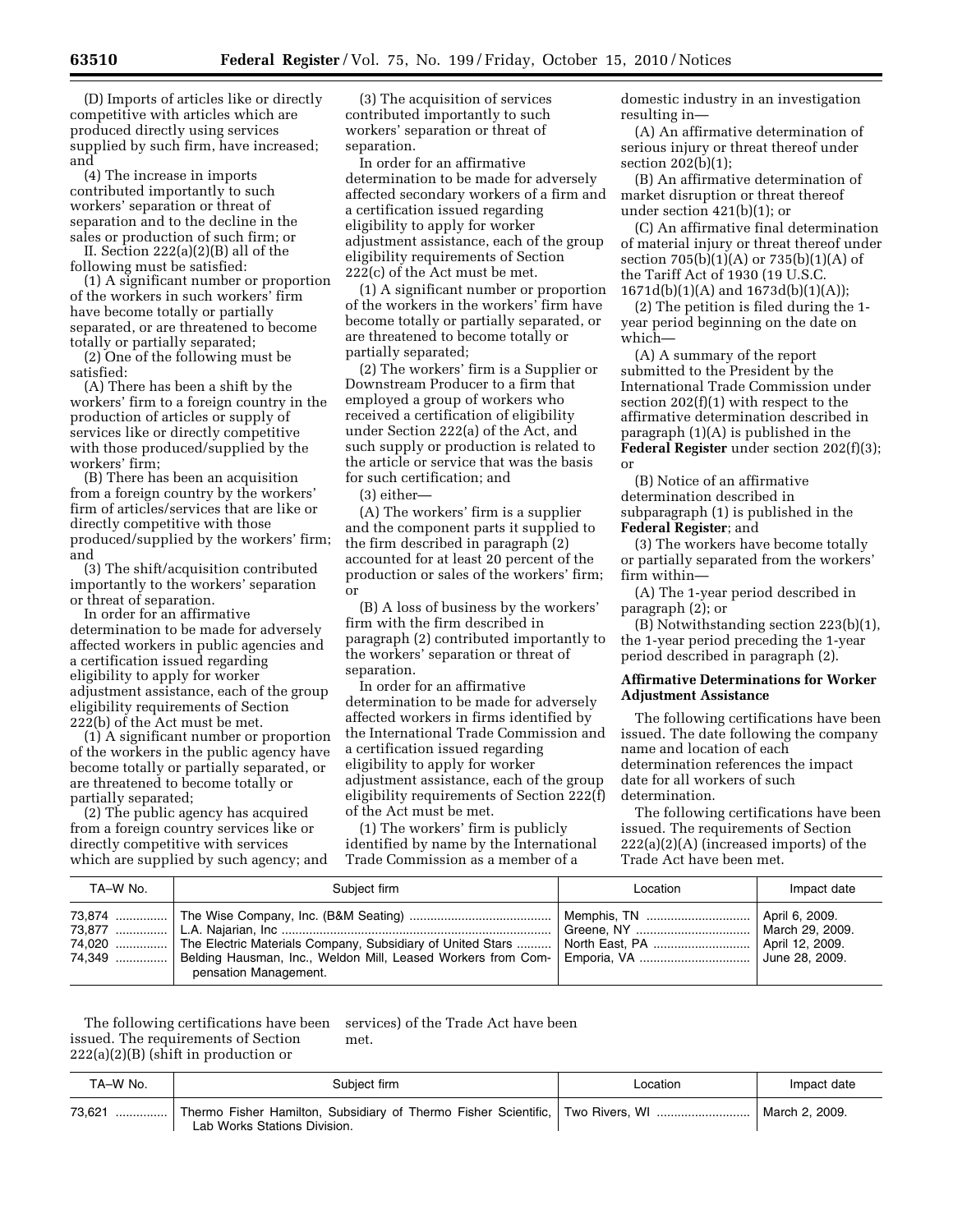| TA-W No. | Subject firm                                                                                                    | Location             | Impact date         |
|----------|-----------------------------------------------------------------------------------------------------------------|----------------------|---------------------|
| 74,272   | Medtronic, Inc., Cardiac Rhythm Disease Management, Leased<br>Workers of Advantage Technical, etc.              | Mounds View, MN      | June 21, 2009.      |
| 74,337   | Certegy Check Services, Inc., Fidelity National Payment Services,<br>Leased Workers from Appleone.              | West Valley City, UT | June 30, 2009.      |
| 74,385   | Mermec, Inc., FKA ImageMap, Inc., Leased Worker from Modis,<br>Inc.                                             |                      | July 13, 2009.      |
| 74,464   | BreconRidge Manufacturing Solutions, Sanmina-SCI Corporation,<br>Leased Workers from Kelly Services and Penski. |                      | July 29, 2009.      |
| 74,467   | Zach System Corporation, Zach System SPA, Leased Workers of<br>Turner Industries and Go.                        |                      | August 3, 2009.     |
| 74,491   | Acme Electric, Actuant Corporation, Leased Workers From Mega<br>Force Staffing.                                 | Lumberton, NC        | August 15, 2010.    |
| 74.504   | American Girl Brands, LLC, Subsidiary of Mattel, Inc                                                            | Middleton, WI        | August 6, 2009.     |
| 74,517   |                                                                                                                 |                      | July 31, 2009.      |
| 74,556   | Telair International, Incorporated, Nordisk Aviation Products Divi-<br>sion.                                    |                      | July 20, 2009.      |
| 74,567   | Janssen R&D and Janssen Pharmaceutical Supply Group, Divi-<br>sions of J&J.                                     | Springhouse, PA      | August 24, 2009.    |
| 74,580   | Fiskars Brands, Inc., Garden Division, On-Site Leased Workers of<br>QTI.                                        |                      | August 31, 2009.    |
| 74,580A  | Fiskars Brands, Inc., School, Office and Craft Division, On-Site<br>Leased Workers of Manpower.                 |                      | August 31, 2009.    |
| 74,585   |                                                                                                                 | Grenada, MS          | August 26, 2009.    |
| 74,606   | Watson Laboratories, Inc., Watson Pharmaceuticals, Danbury<br>Pharmacal, Leased Workers Adecco Staffing.        |                      | September 3, 2009.  |
| 74,621   | Burgess-Norton Manufacturing Company, Inc., Leased Workers<br>from Selectremedy and Manpower.                   | Claremore, OK        | September 10, 2009. |
|          |                                                                                                                 |                      | October 31, 2010.   |

The following certifications have been issued. The requirements of Section 222(c) (supplier to a firm whose workers are certified eligible to apply for TAA) of the Trade Act have been met.

| TA-W No. | Subiect firm                                                                                                                  | Location | Impact date        |
|----------|-------------------------------------------------------------------------------------------------------------------------------|----------|--------------------|
| 72,947   |                                                                                                                               |          | November 17, 2008. |
|          | 74,425    Douglas Corporation, Leased Workers Masterson Personnel, Just   Eden Prairie, MN    July 22, 2009.<br>in Case, etc. |          |                    |
| 74.471   | Alumax Service Center, Division of SAPA Extrusions, Leased   Riverside, MO<br>Workers of Manpower Temporary.                  |          | July 15, 2009.     |
| 74.592   | Interstate Electronics Corp., L-3 Communications, Leased Work-   Anaheim, CA<br>ers of Bently Global Resources, etc.          |          | August 31, 2009.   |
| 74,600   |                                                                                                                               |          |                    |

The following certifications have been issued. The requirements of Section

222(c) (downstream producer for a firm whose workers are certified eligible to

apply for TAA) of the Trade Act have been met.

| TA–W No.      | Subject firm             | _ocation | Impact date     |
|---------------|--------------------------|----------|-----------------|
| 74,569<br>. 1 | Titus Transportation, LP |          | August 24, 2009 |

# **Negative Determinations for Worker Adjustment Assistance**

In the following cases, the investigation revealed that the eligibility

criteria for worker adjustment assistance have not been met for the reasons specified.

The investigation revealed that the criterion under paragraph (a)(1), or

(b)(1), or (c)(1)(employment decline or threat of separation) of section 222 has

not been met.

| TA-W No. | Subiect firm                                                                                                                                             | Location                       | Impact date |
|----------|----------------------------------------------------------------------------------------------------------------------------------------------------------|--------------------------------|-------------|
|          | 73,846    AT&T Operations, Inc., Network Management Center<br>74,191  Pennsylvania Railcar—Plant #2, dba Railcar Services Company    West Middlesex, PA. | Boulder, CO.<br>  Chicago, IL. |             |

The investigation revealed that the criteria under paragraphs (a)(2)(A)(i)

(decline in sales or production, or both) and (a)(2)(B) (shift in production or

services to a foreign country) of section 222 have not been met.